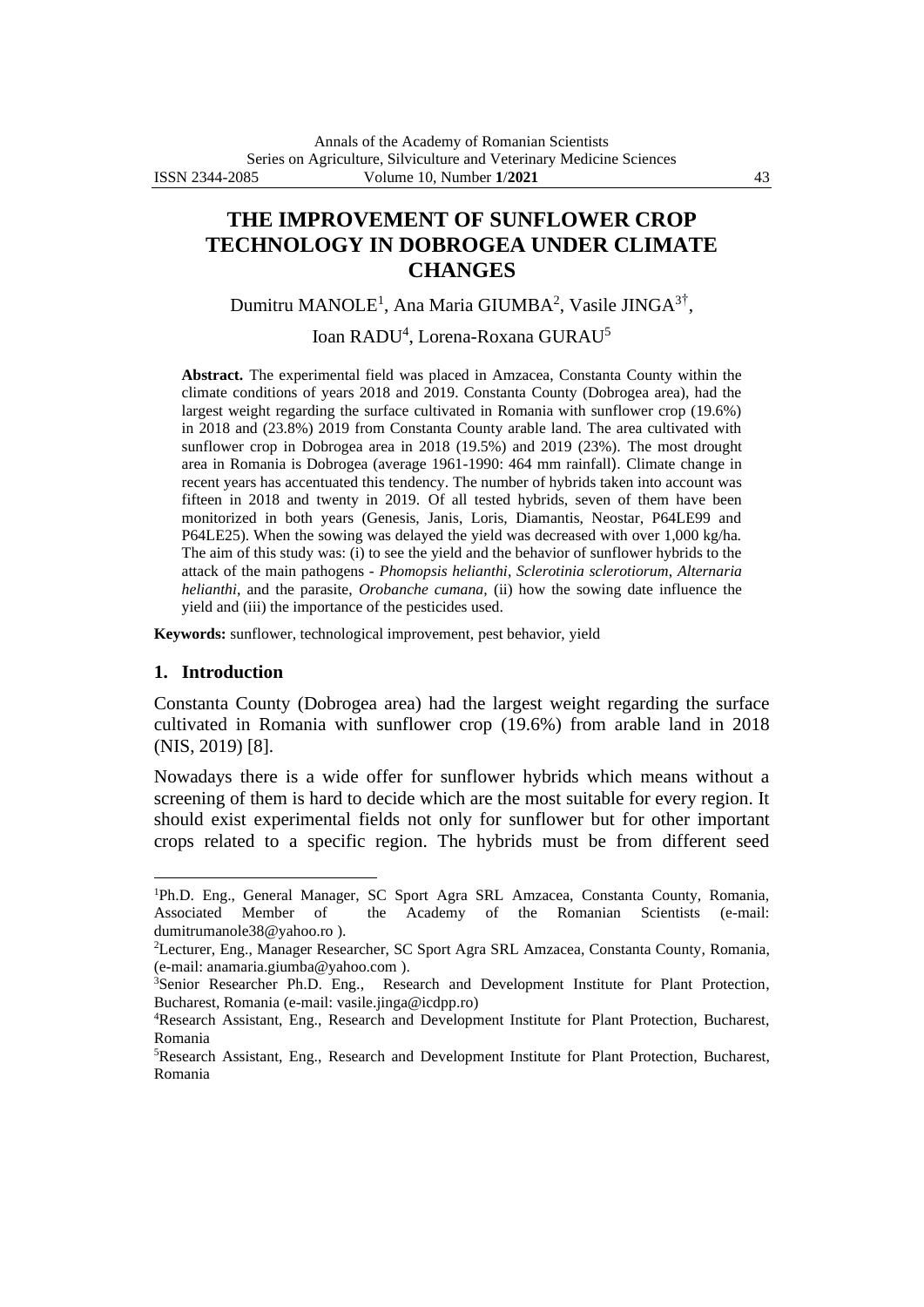companies eliminating any suspicions. In Dobrogea such experiments were made over the years (Jinga et al., 2016; Manole et al., 2018, 2018b, 2019) which provided results for yield, behavior to the attack of the main pathogens and quality indices [3, 5, 6, 7].

The aim of this study was i) to see the yield and the behavior of sunflower hybrids to the attack of the main pathogens - *Phomopsis helianthi*, *Sclerotinia sclerotiorum*, *Alternaria helianthi*, and the parasite, *Orobanche cumana*, ii) how the sowing date influence the yield and iii) the importance of the pesticides used.

### **2. Materials and Methods**

The experimental plots were organised in 2018 and 2019 in the field of SC SPORT AGRA SRL Amzacea, Constanta County (South-East of Romania) (Figure 1). The number of hybrids taken into account was fifteen in 2018 and twenty in 2019. The soil is a cambic chernoziom with a deeper profile than other chernozioms, a blackish-brown soil of 40-50 cm thickness, medium texture (Demeter, 2009). The content of nutrients was: mobile P index -72; N index -4; K index -200; humus -3.11%; neutral pH -7.2. The area of each plot was 560  $m^2$ . The preceding crop was winter wheat. Sowing date was April  $11<sup>th</sup>$  in 2018 and March  $20^{th}$  in  $2019$  at a 7 cm depth.



Fig. 1. Experimental field of SC SPORT AGRA SRL Amzacea, Constanta County, Romania Source: Original.

The seeds have been treated against (i) *Botrytis* and *Sclerotinia* phytopathogens using Maxim 025 FS (fludioxonil 25g/l) at 0.6 l/100 kg, (ii) *Plasmopara helianthi* using Apron XL (metalaxil 339 g/l) at 3 l/t, (iii) *Agriotes* spp., *Tanymecus dilaticollis Gyll.* using Cruiser 350 FS (350 g/l tiametoxam) at 10 l/t, the most infested area.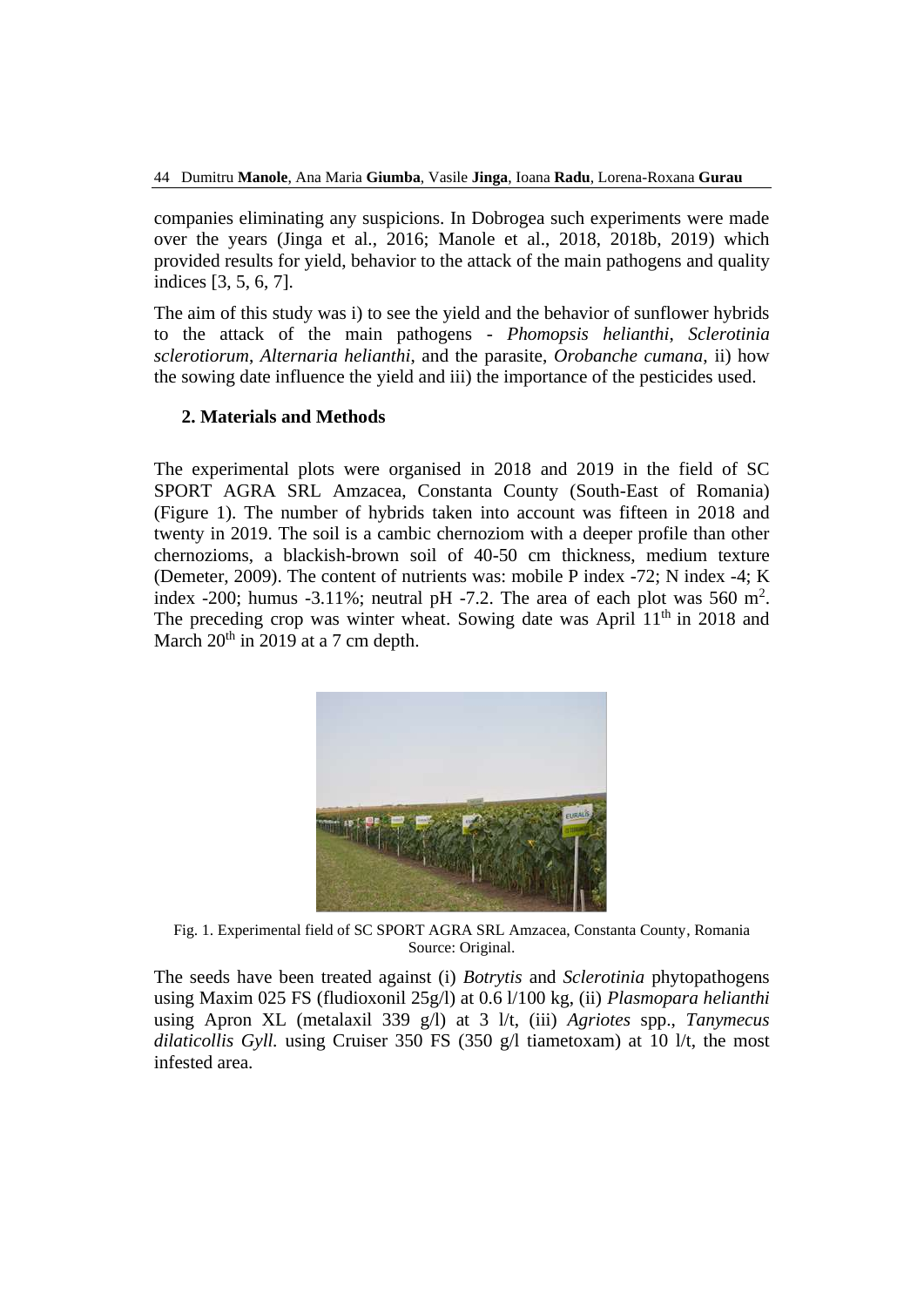Two fungicides were used in vegetative season, to control the pathogens: Mirage 45EC (procloraz 45%) - 1 l/ha 8-10 leaves, and Pictor  $(200g/d)$  dimoxistrobin + 200g/l boscalid) - 0.5 l/ha before flowering.

To control weeds, the herbicides used were: glyphosate, autumn application, in a dose of 2 l/ha, Frontier Forte (dimetenamid-P) in a dose of 1.4 l/ha, Racer 25EC (fluorocloridon) in a dose of 2 l/ha, mixed up before emergency and Pulsar Plus (25g/l imazamox) in a dose of 2 l/ha (used only for the imazamox rezistant hybrids), at 6-8 leaves.

The soil was fertilized using two complex fertilizers:  $10.20.0 + 20 \text{ SO}_3$  (of which 2N organic) - 300 kg/ha and  $40.0.0+13$  SO<sub>3</sub> -150 kg/ha. Foliar fertilizers were performed using two complex fertilizers:  $12.60.0 - 2$  kg/ha and  $145$  SO<sub>3</sub>,  $5$  MgO, 100 B, 2 Cu, 25 Fe, 50 Mn, 0.5 Mo, 20 Zn - 2 kg/ha.

Phytosanitary assessments of plants were performed on August  $7<sup>th</sup>$  in 2018 and on and July 11th in 2019 over the main pathogens: *Phomopsis helianthi* Munt.-Cvet. et al., *Sclerotinia sclerotiorum* (Lib.) de Bary, *Alternaria helianthi* (Hansf.) Tubaki & Nishihara and the parasite *Orobanche cumana* Wallr.. The degree of attack (DA%) was calculated using formula  $\overline{F}$  x I/100 ( $\overline{F}$  - frequency of the attacked organs, I - intensity of organs attack).

|           | Month                                                     |          |          |                |          |          |                |          |       |
|-----------|-----------------------------------------------------------|----------|----------|----------------|----------|----------|----------------|----------|-------|
|           | Jan.                                                      | Feb.     | March    | Apr            | May      | June     | July           | Aug.     |       |
| Days      | The growing season 2018: Rainfall (mm) for 10-day periods |          |          |                |          |          |                | Sum      |       |
| $1 - 10$  | $\Omega$                                                  | 9        | 6        | $\overline{2}$ | 64       | 35       | 98             | $\Omega$ | 214   |
| 11-20     | 44                                                        | 31       | 37       | $\Omega$       | 28       | $\Omega$ | $\mathfrak{D}$ | $\Omega$ | 142   |
| 21-31     | 19                                                        | 80       | 26       | $\Omega$       | $\Omega$ | 41       | 47             | $\theta$ | 213   |
| Sum       | 63                                                        | 120      | 69       | $\mathfrak{D}$ | 92       | 76       | 147            | $\Omega$ | 569   |
| Days      | The growing season 2019: Rainfall (mm) for 10-day periods |          |          |                |          |          | Sum            |          |       |
| $1 - 10$  | 10                                                        | $\Omega$ | 10       | 19             | $\Omega$ | 10       | 12             | 7        | 68    |
| $11 - 20$ | 26                                                        | 8        | $\Omega$ |                | 6        | 4        | 22             | $\Omega$ | 67    |
| $21 - 31$ | $\Omega$                                                  | $\Omega$ | 6        | 15.5           | 12       | $\Omega$ | 10             | $\Omega$ | 43,5  |
| Sum       | 36                                                        | 8        | 16       | 35,5           | 18       | 14       | 44             | 7        | 178,5 |
| Days      | Average 1961-1990: monthly values of rainfall (mm)        |          |          |                |          |          | Sum            |          |       |
| $1 - 31$  | 27.7                                                      | 24.0     | 29.1     | 31.8           | 37.7     | 47.1     | 38.9           | 37.4     | 464.0 |

**Table 1**. Rainfalls during 2018 and 2019 growing season of sunflower (Amzacea, Constanta)

Source: Valu lui Traian Station, Constanta County, Romania

Technological sheet includes data about number of plants/ $m<sup>2</sup>$  after emergency, flowering and harvesting date and the yield at 9% moisture.

Rainfalls during 2018 and 2019 in Amzacea, reveal that, the last year was really dry with 178.5 mm rainfallS during the growing season compared with 2018 when the rainfall sum was 569 mm (Table 1).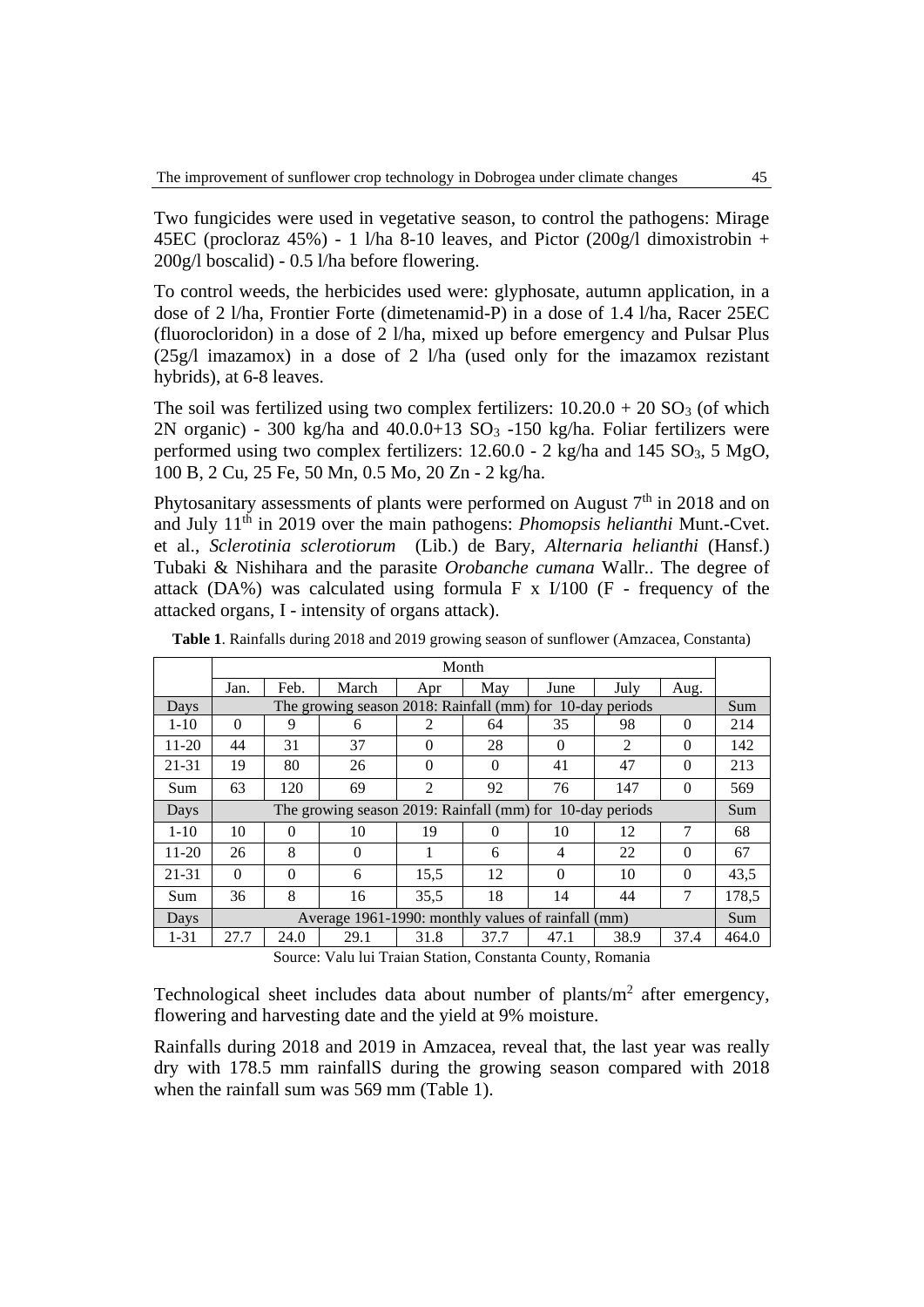#### **3. Results and Discussions**

The diseases can affect the yield and hybrids presented a DA greater or less due to their resistance linked with the climatic conditions. Of all tested hybrids, seven of them have been monitorized in both years (Genesis, Janis, Loris, Diamantis, Neostar, P64LE99 and P64LE25).

In 2018, the greatest DA was attributed to *Alternaria helianthi*, with an average of 21.7%. The lowest attack was to *Orobanche cumana*, where DA was under 1% for all hybrids. Among hybrids Suria was the most susceptible hybrid to *Phomopsis helianthi*, *Alternaria helianthi*, *Orobanche cumana* with a DA of 35.75%, 45% and 0.2% respectively (Table 2).

| Hybrid         |                | Parasite  |            |           |
|----------------|----------------|-----------|------------|-----------|
|                | Sclerotinia    | Phomopsis | Alternaria | Orobanche |
|                | sclerotiorum   | helianthi | helianthi  | cumana    |
| Suria          |                | 35.75     | 45         | 0.2       |
| Genesis        | $\theta$       | 3         | 26         | $\Omega$  |
| Janis          | 8              | 13.5      | 40         | $\Omega$  |
| Loris          | 5              | 16.5      | 26         | $\Omega$  |
| Electric       | $\overline{2}$ | 8         | 15         | 0         |
| Diamantis      |                | 6         | 13.75      | 0.1       |
| Neostar        | $\overline{0}$ | 3.75      | 15.75      | 0.18      |
| Bacardi        | $\overline{0}$ | 9         | 28         | 0.2       |
| Gracia         | $\overline{0}$ | 8         | 12         | 0         |
| 5555           | 5              | 11        | 25.5       | $\theta$  |
| 56635          | $\overline{0}$ | 13.5      | 25.5       | $\theta$  |
| 59580          | 3              | 8         | 18         | $\Omega$  |
| <b>P64LE25</b> | $\overline{2}$ | 7         | 14         | $\theta$  |
| <b>P64LE99</b> | $\theta$       | 7         | 9          | $\Omega$  |
| P64LL125       | $\overline{0}$ | 5.25      | 12         | $\Omega$  |

Source: Original results.

In 2019, the attack of *Sclerotinia sclerotiorum* was lower than in 2018 three of the twenty hybrids being affected. *Phomopsis helianthi* and *Orobanche cumana* had a great DA average than in 2018. Tivolli had the highest average of DA for pathogens and parasite combined (16.75%) (Table 3).

All the hybrids tested had over 6 plants/ $m<sup>2</sup>$  after emergence which means a good an uniform emergence. The average yield of the tested hybrids was 4,009 kg/ha exceeding the national average yield of 2,805 kg/ha reported for 2018 by the NIS, 2019 (Table 4).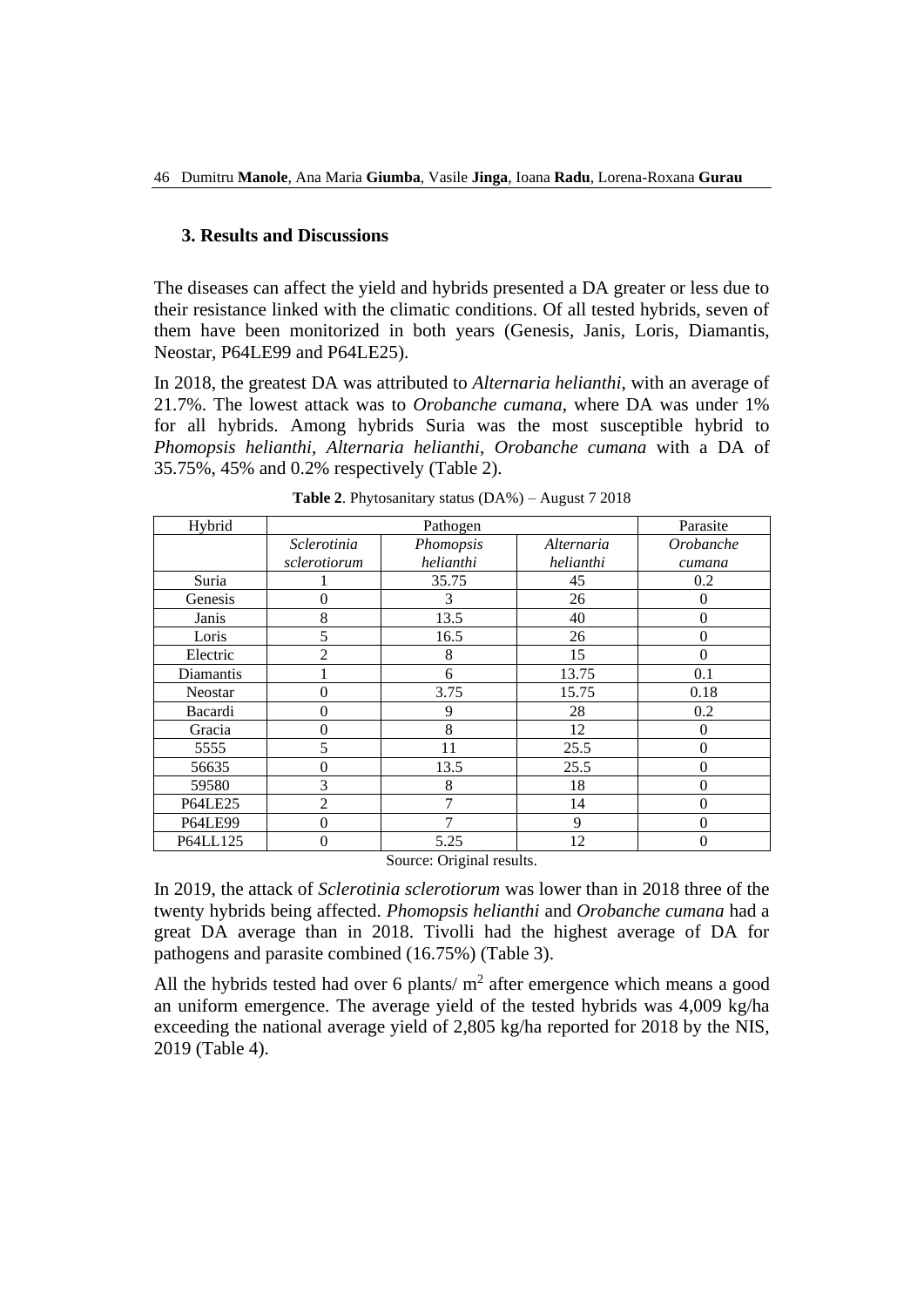| Hybrid         |                  | Parasite  |            |                  |
|----------------|------------------|-----------|------------|------------------|
|                | Sclerotinia      | Phomopsis | Alternaria | Orobanche cumana |
|                | sclerotiorum     | helianthi | helianthi  |                  |
| Diamantis      | $\theta$         | 15        | 14         | 4                |
| Odessa         | 0.2              | 14        | 24         | $\mathbf{0}$     |
| Katana         | $\theta$         | 24        | 5          | $\mathbf{0}$     |
| Onestar        | 0.2              | 27        | 14         | 2.8              |
| <b>Neostar</b> | $\overline{0}$   | 22.5      | 20.0       | 4.5              |
| Eiffel         | $\mathbf{0}$     | 14        | 24         | $\theta$         |
| Tivolli        | $\boldsymbol{0}$ | 30        | 33.25      | 3.75             |
| Bellona        | $\boldsymbol{0}$ | 24.5      | 36.0       | 0.2              |
| Clayton        | $\mathbf{0}$     | 6.0       | 20.0       | 0.2              |
| Aurimi         | $\overline{0}$   | 14.0      | 28.0       | 12               |
| Terramis       | $\mathbf{0}$     | 14.0      | 31.5       | 3.5              |
| Loris          | $\mathbf{0}$     | 10.0      | 10.5       | 2.5              |
| Janis          | $\overline{0}$   | 5.0       | 21.0       | 0.9              |
| Genesis 2      | $\boldsymbol{0}$ | 21.0      | 21.0       | 3.5              |
| Genesis        | $\mathbf{0}$     | 5.0       | 20.0       | 1.5              |
| Aromatic       | $\mathbf{0}$     | 1.0       | 3.0        | 7                |
| <b>P64LE99</b> | $\boldsymbol{0}$ | 5.3       | 17.5       | $\boldsymbol{0}$ |
| <b>P64LE25</b> | $\boldsymbol{0}$ | 10.5      | 10.0       | $\mathbf{0}$     |
| Centros        | $\overline{0}$   | 12.5      | 7.0        | 15               |
| Rubisol        | 12               | 7.5       | 12.0       | 15               |

**Table 3**. Phytosanitary status (DA%) – July 11 2019

#### Source: Original results.

**Table 4.** Technological sheet for sunflower - 2018

| Hybrid         | No. of<br>plants/m <sup>2</sup><br>after<br>emergence | Flowering date | Harvesting date | Yield at 9%<br>moisture (kg/ha) |
|----------------|-------------------------------------------------------|----------------|-----------------|---------------------------------|
| Suria          | 6                                                     | June 22        | August 16       | 2,709                           |
| Genesis        | 6                                                     | June 17        | August 16       | 5,038                           |
| Janis          | 6                                                     | June 17        | August 16       | 4,562                           |
| Loris          | 6                                                     | June 21        | August 16       | 4,054                           |
| Electric       | 6.5                                                   | June 19        | August 16       | 4,638                           |
| Diamantis      | 6                                                     | June 19        | August 16       | 4,805                           |
| <b>Neostar</b> | 6.5                                                   | June 17        | August 16       | 4,364                           |
| Bacardi        | 6                                                     | June 18        | August 16       | 4,475                           |
| Gracia         | 7                                                     | June 19        | August 16       | 4,003                           |
| 5555           | 6                                                     | June 16        | August 16       | 4,827                           |
| 56635          | 6                                                     | June 18        | August 16       | 3,674                           |
| 59580          | 6.5                                                   | June 16        | August 16       | 3,834                           |
| <b>P64LE25</b> | 6.5                                                   | June 20        | August 16       | 4,322                           |
| <b>P64LE99</b> | 7                                                     | June 21        | August 16       | 4,425                           |
| P64LL125       | 6                                                     | June 22        | August 16       | 4,508                           |

Source: Original results.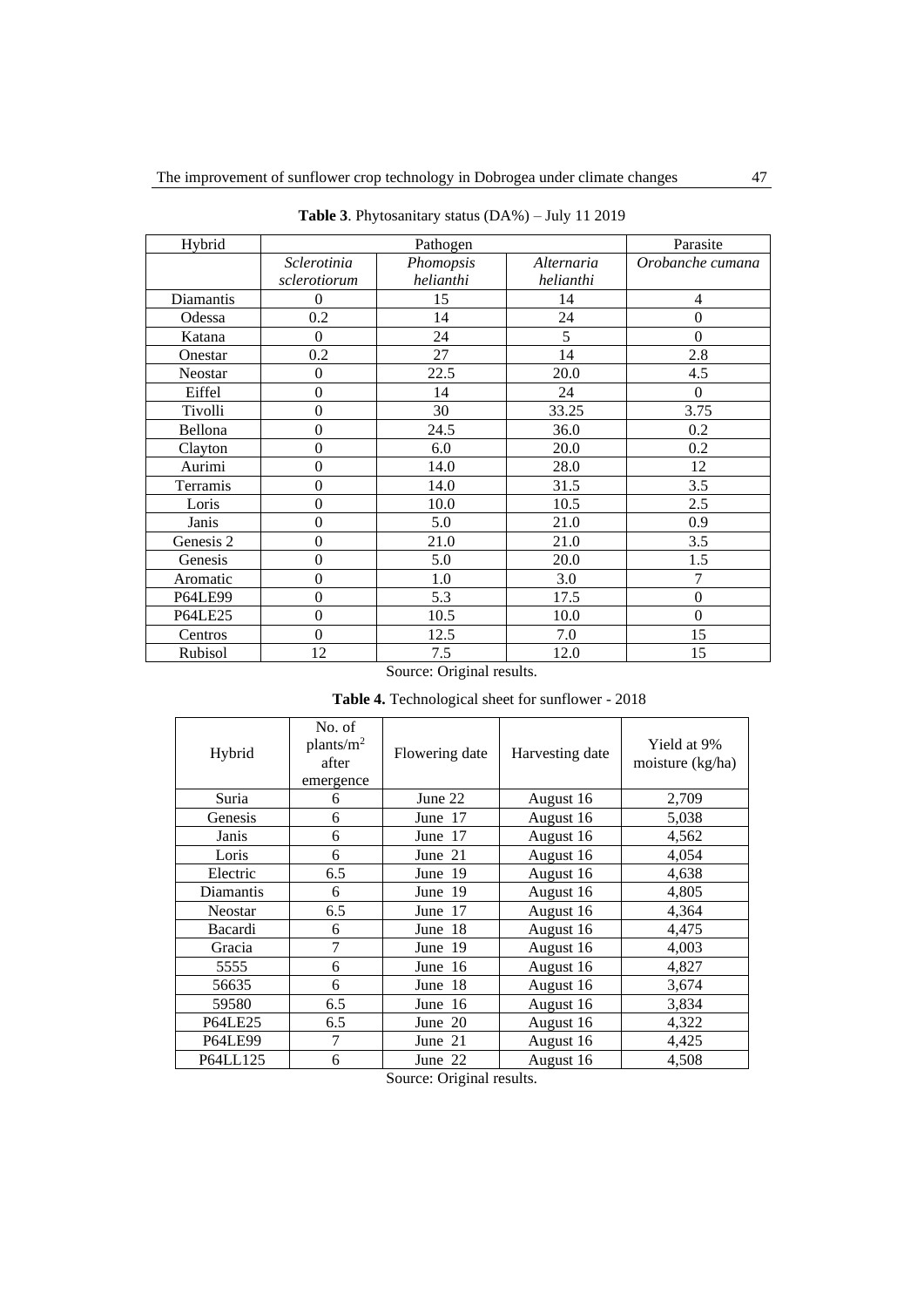In 2019 except Genesis 2 all the hybrids had over 6 plants/  $m<sup>2</sup>$  after emergence. Flowering date was different due their genetic hybrids. Considering the hybrids cultivated in both years, all of them had a yield greater in 2018 due to climatic conditions.

In 2019, when Genesis was sown with a delay of 21 days the yield has decreased by almost 1,000 kg/ha (Tabel 5). The same results recorded in literature showed a higher duration for seed maturity increases yield in sunflower crop (Jonhson and Jellum, 1972; Ahmed et al., 2015; Demir, 2019) [4, 1, 2].

| Hybrid         | No. of<br>plants/m <sup>2</sup><br>after<br>emergence | Flowering date | Harvesting<br>date | Yield at 9%<br>moisture $(kg/ha)$ |
|----------------|-------------------------------------------------------|----------------|--------------------|-----------------------------------|
| Diamantis      | 7                                                     | June 24        | August 21          | 4,525                             |
| Odessa         | 6                                                     | June 22        | August 21          | 4,379                             |
| Katana         | 7                                                     | June 22        | August 21          | 4,165                             |
| Onestar        | 6.5                                                   | June 20        | August 21          | 4,248                             |
| Neostar        | 6                                                     | June 20        | August 21          | 4,128                             |
| Eiffel         | 6                                                     | July 1         | August 21          | 3,660                             |
| Tivolli        | 6                                                     | June 23        | August 21          | 3,245                             |
| Bellona        | 6                                                     | June 23        | August 21          | 3,814                             |
| Clayton        | 6.5                                                   | June 25        | August 21          | 3,518                             |
| Aurimi         | 6                                                     | July 1         | August 21          | 3,799                             |
| Terramis       | $\overline{7}$                                        | June 20        | August 21          | 3,869                             |
| Loris          | 6.5                                                   | June 23        | August 21          | 3,339                             |
| Janis          | 6                                                     | June 20        | August 21          | 3,655                             |
| Genesis 2      | 5.5                                                   | June 28        | August 21          | 3,474                             |
| Genesis        | 6                                                     | June 18        | August 21          | 4,512                             |
| Aromatic       | 6                                                     | June 23        | August 21          | 2,534                             |
| <b>P64LE99</b> | 6                                                     | June 25        | August 21          | 3,254                             |
| <b>P64LE25</b> | 6.5                                                   | June 25        | August 21          | 3,543                             |
| Centros        | 6                                                     | June 20        | August 21          | 2,763                             |
| <b>Rubisol</b> | 6                                                     | June 20        | August 21          | 2,944                             |

**Table 5.** Technological sheet for sunflower - 2019

Source: Original results.

#### **Conclusions**

(1) In 2018, Suria was the most susceptible hybrid to *Phomopsis helianthi*, *Alternaria helianthi*, *Orobanche cumana* while in 2019 Tivolli had the highest average of DA. *Sclerotinia sclerotiorum* and *Alternaria helianthi* had a lower attack in 2019 than in 2018 while *Phomopsis helianthi* and *Orobanche cumana* had a higher attack in 2019 than in 2018.